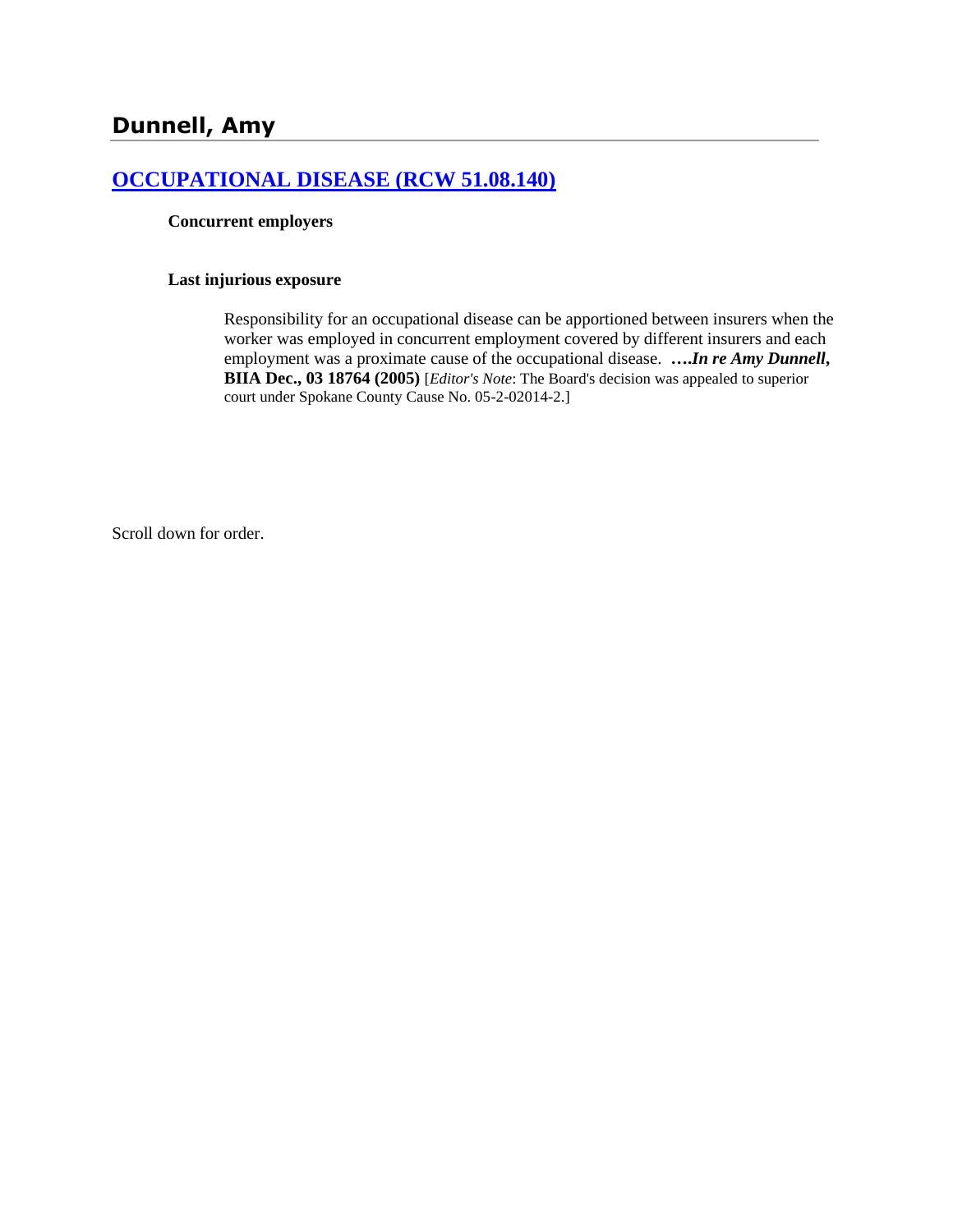# **BEFORE THE BOARD OF INDUSTRIAL INSURANCE APPEALS STATE OF WASHINGTON**

**)**

**IN RE: AMY J. DUNNELL ) DOCKET NOS. 03 18764 & 04 15899**

**CLAIM NOS. Y-524712 & W-793366 ) DECISION AND ORDER**

APPEARANCES:

Claimant, Amy J. Dunnell, Pro Se

Employer, Maid to Perfection,

- None
	- Self-Insured Employer, Federal Express Corporation, by VavRosky MacColl Olson, P.C., per Stephen L. Pfeifer

Department of Labor and Industries, by The Office of the Attorney General, per Molly M. Parish, Assistant

**Docket No. 03 18764**: The claimant, Amy J. Dunnell, filed an appeal with the Board of Industrial Insurance Appeals on August 14, 2003, from an order of the Department of Labor and Industries dated July 18, 2003 (Claim No. Y-524712). In that order, the Department affirmed its order dated May 20, 2003, in which the Department established an overpayment of time loss compensation in the amount of \$1,332.66, assessed for the period February 20, 2003 through April 2, 2003, because: the claim is rejected for some reason other than those listed for automated rejection orders; the claim has been rejected; and this claim has been rejected because the employer is self-insured and the claim has been erroneously submitted on a State Fund report of accident. The Department order is **REVERSED AND REMANDED**.

**Docket No. 04 15899**: The self-insured employer, Federal Express Corporation, filed an appeal with the Board of Industrial Insurance Appeals on May 24, 2004, from an order of the Department of Labor and Industries dated April 7, 2004 (Claim No. W-793366). In that order, the Department corrected its order dated March 26, 2004; determined that at the time of injury the claimant had more than one paying job; determined that the claimant's gross monthly wage from all employment was \$1,650.96; determined that the claimant was single with one dependent; and directed the self-insured employer to recalculate and repay time loss compensation based on this monthly wage. The Department order is **REVERSED AND REMANDED**.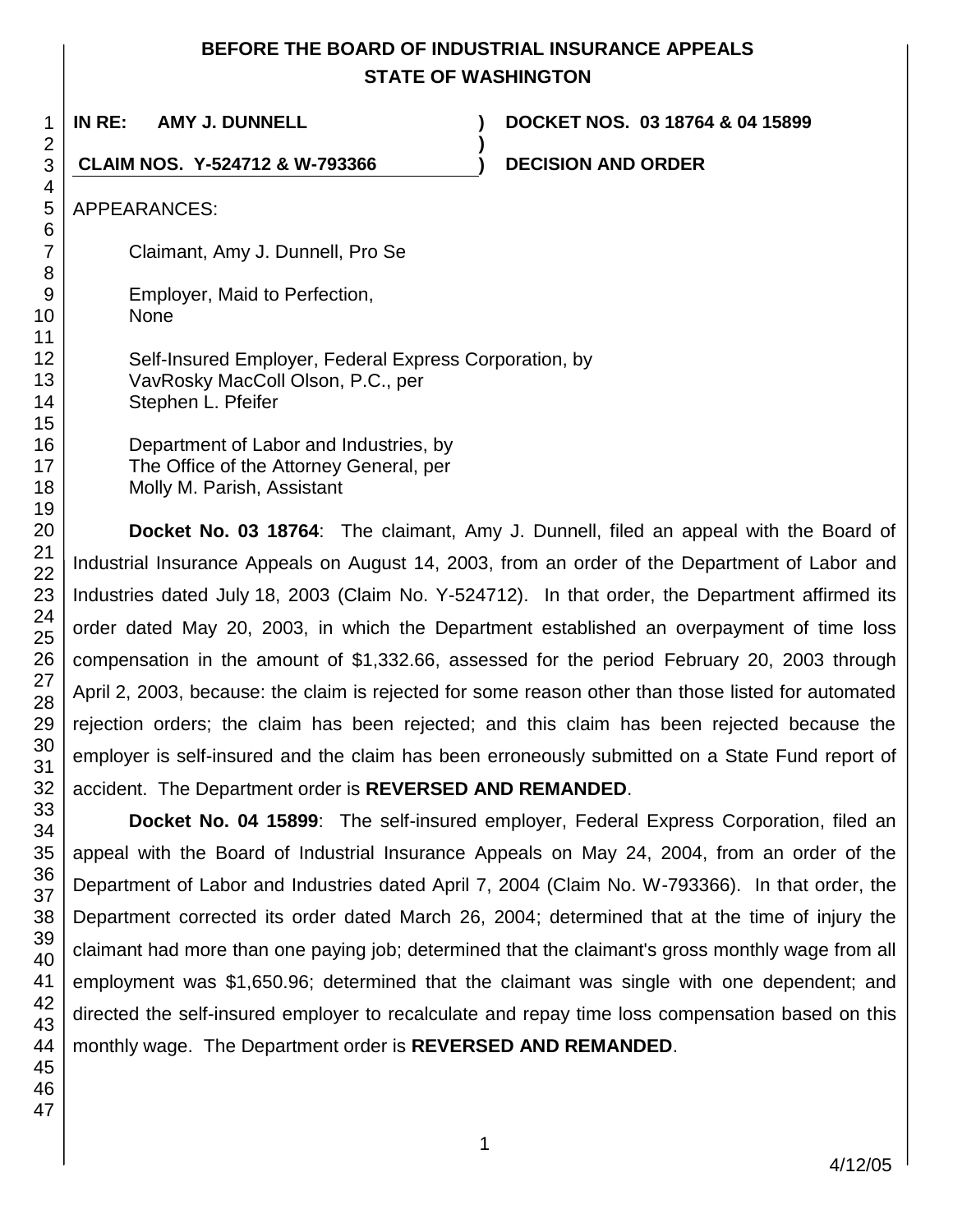#### **PRELIMINARY MATTERS**

Pursuant to RCW 51.52.104 and RCW 51.52.106, this matter is before the Board for review and decision on a timely Petition for Review filed by the Department to a Proposed Decision and Order issued on October 18, 2004, in which the industrial appeals judge reversed and remanded the Department order dated July 18, 2003 (Claim No. Y-524712), and the Department order dated April 7, 2004 (Claim No. W-793366).

The Board has reviewed the evidentiary rulings in the record of proceedings and finds that no prejudicial error was committed. The rulings are affirmed.

We have granted review not because we disagree with the ultimate disposition of this claim as decided by our industrial appeals judge, but to present this unusual case as a Decision and Order of the Board.

These consolidated appeals were presented to our industrial appeals judge on motions for summary judgment filed by the self-insured employer, Federal Express Corporation (Fed Ex), and the Department of Labor and Industries. The claimant, Amy J. Dunnell, did not file a motion or any responsive materials. The State Fund employer, Maid to Perfection, has not appeared.

The documents filed with respect to these motions were:

- (1) Fed Ex's Motion and Memorandum for Summary Judgment, to which were attached: an undated letter from Roger Scott, PA-C, and Daniel Stoop, M.D., to Elenor Boyer; a seven-page report of a June 27, 2003 medical examination conducted by George R. Monkman, M.D.; a ten-page report of an August 29, 2003 medical examination by Carl F. Brunjes, M.D.; a copy of the Supreme Court's decision in *Department of Labor and Industries v. Fankhauser*, 121 Wn.2d 304 (1993); a copy of the decision of the Oregon Court of Appeals in *Colwell v. Trotman*, 615 P.2d 1094 (1980); and a copy of the decision of the Supreme Court of Nevada in *Riverboat Hotel Casino v. Harold's Club*, 944 P.2d 819 (1997); $^1$  and
- (2) Department's Brief and Cross-Motion in Response to Claimant's [*sic*-Fed Ex's] Motion for Summary Judgment, to which were attached: Exhibit A, a pay stub from Maid to Perfection for the pay period February 13, 2003 to February 26, 2003; and Exhibit B, a February 2003 copy of the claimant's calendar. Exhibit B, attached to the Department's filing, was also admitted as Board Exhibit No. 1.

l

 $1$  The medical records submitted by Fed Ex in support of its motion were not supported by affidavit or declaration of the physicians who had prepared the records. However, it was agreed by the Department that if called to testify, the doctors would state that the information in the records was correct. Additionally, the parties agreed that Ms. Dunnell's date of first treatment for the condition for which she filed her claim was February 15, 2003, notwithstanding a suggestion in the report of Dr. Monkman that it was February 19, 2003.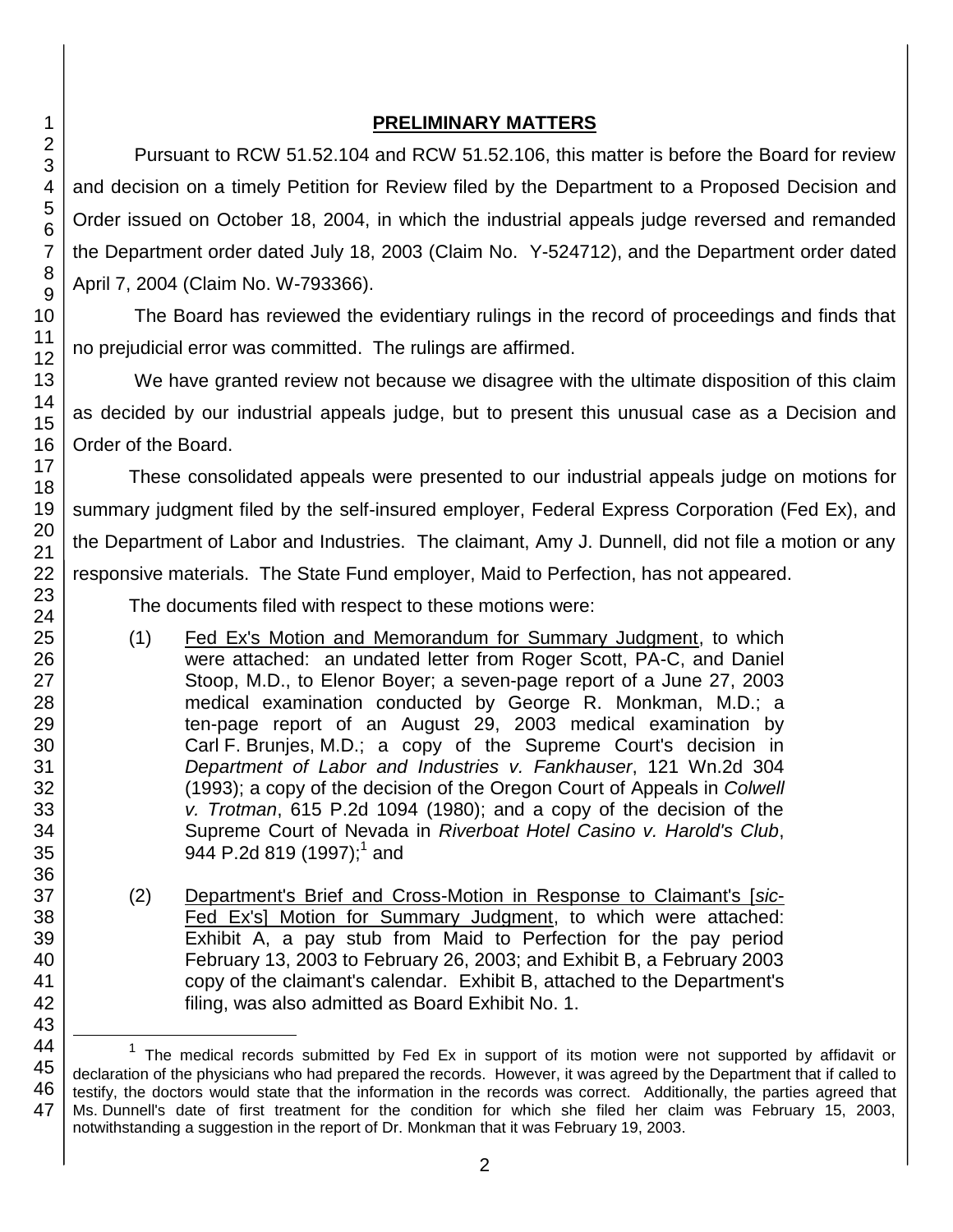The parties had previously agreed that in lieu of presenting an affidavit or declaration of Ms. Dunnell, her testimony would be presented at hearing with the understanding that if her testimony deviated from what the parties anticipated, the parties would be allowed an opportunity to submit supplemental materials. Ms. Dunnell's testimony, presented at hearing on July 19, 2004, raised no issues requiring further filings by the parties.

A preliminary issue presented at hearing was whether Fed Ex should have been precluded from arguing that the State Fund should also share responsibility for some of the cost of the claim. Our industrial appeals judge determined that the self-insured employer was not so precluded, and we agree. There is no dispute presented on that issue, and we do not address it further.

#### **DECISION**

In these consolidated appeals, the central issue before us is whether the last injurious exposure rule should apply or whether a "concurrent employment" exception should apply given the medical evidence and the unusual circumstances of this case. We conclude that when an occupational disease claim is attributed to a period of employment during which the claimant was engaged in dual employments involving different insurers, and there is no medical evidence to establish that one of the employments was not a proximate cause of the condition for which the claim was filed, a "concurrent employment" exception applies. This means that the last injurious exposure rule does not apply, and responsibility for the claim is apportioned between the insurers of the dual employers.

The claimant, Amy J. Dunnell, was born on July 3, 1973, and graduated from high school in 1991. After high school, she worked as a part-time dishwasher and as a seamstress. However, from 1993 to August 2002, the focus of her labor was raising her children and being a homemaker.

Toward the end of August 2002, Ms. Dunnell returned to employment with two employers. She worked for Maid to Perfection, performing maid services, primarily cleaning homes and apartments, but also some businesses. In this capacity she worked an average of three to four hours per day, four to five days per week. She also went to work for Fed Ex as a "handler," unloading packages from a conveyer belt and placing them in containers to be routed to other sites. At Fed Ex, she worked two to three hours per day, six days per week. Ms. Dunnell earned different pay rates with Maid to Perfection and Fed Ex.

47 Toward the end of January 2003, Ms. Dunnell started feeling tired and worn out, and had developed pain in her shoulder joints. Her symptoms were brought on by the constant and repetitive use of her arms. She first sought treatment for her condition on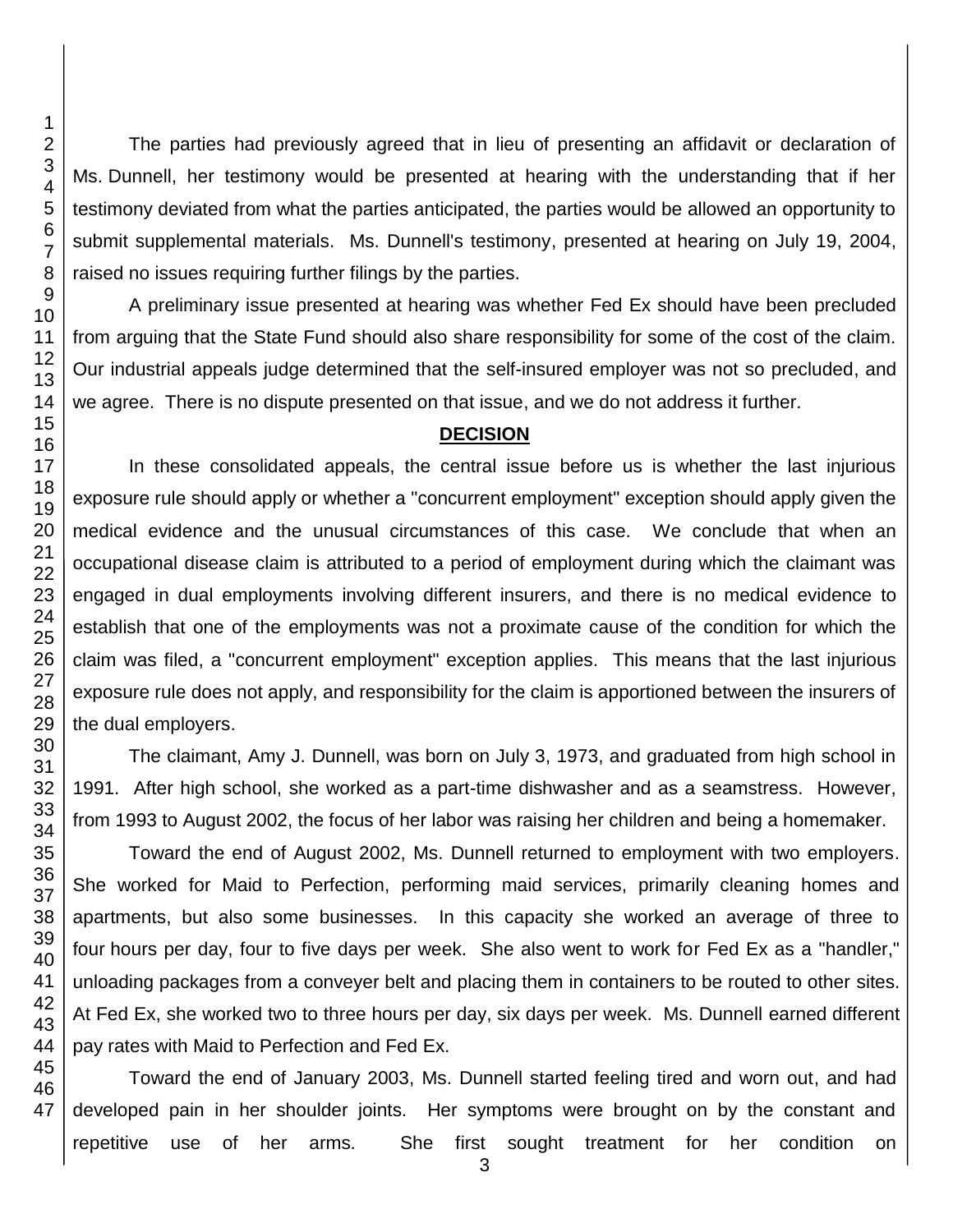Saturday, February 15, 2003, a day she did not work, though she had worked the previous day, Friday, February 14, 2003, for both Fed Ex and Maid to Perfection. She first received treatment from physician's assistant Roger Scott, PA-C. He advised her to use ice and gave her a prescription for anti-inflammatory medication. She worked the next day, Sunday, February 16, 2003, at Fed Ex. She did not work at Maid to Perfection on February 16, 2003 or February 17, 2003, because work was slow, but did work 4.5 hours for Maid to Perfection on February 18, 2003. She thinks that she also worked at Fed Ex on February 17, 2003 and February 18, 2003. The last day she worked for Maid to Perfection was February 18, 2003.

Ms. Dunnell returned to her doctor's office on the morning of February 19, 2003, for another appointment and saw Mr. Scott. No treatment was provided at that time. On that date, both Ms. Dunnell and her doctor, Daniel Stoop, M.D., completed the application for benefits in the State Fund claim (Claim No. Y-524712). The Department received this application for benefits on February 24, 2003.

On February 19, 2003, Ms. Dunnell also spoke to her employer, Maid to Perfection, about light duty. It did not have any to offer, but Fed Ex was able to accommodate the restriction; so on the night of February 19, 2003, Ms. Dunnell worked scanning, but not lifting, packages. She testified that by that time, however, her shoulder condition was so painful that even this light duty work was too much for her, and after approximately two hours, she gave up and left. That was the last time Ms. Dunnell worked for Fed Ex.

The parties agreed that Ms. Dunnell did not file another claim after completing the State Fund claim on February 19, 2003, but that the Department initiated the self-insured claim once it became aware that Ms. Dunnell had also worked for a self-insured employer.

In an undated letter, Mr. Scott and Dr. Stoop, in response to a letter from Elenor Boyer of Sedgwick (presumably the third party administrator for Fed Ex), agreed with Ms. Dunnell's statement that her two jobs equally contributed to her shoulder problems. Mr. Scott and Dr. Stoop stated that there was equal effort and similar motion involved in the two positions of housecleaner and her job at Fed Ex as a package handler. In a report of an examination he conducted on June 27, 2003, George R. Monkman, M.D., offered his diagnosis as "[r]epetitive work injury, right and left shoulders, with symptoms of bursitis/tendinitis, with few objective findings." He stated that he "would estimate a 50/50 percent apportionment to her employers," which is Ms. Dunnell's estimate, and that he had "no reason or ability to change that."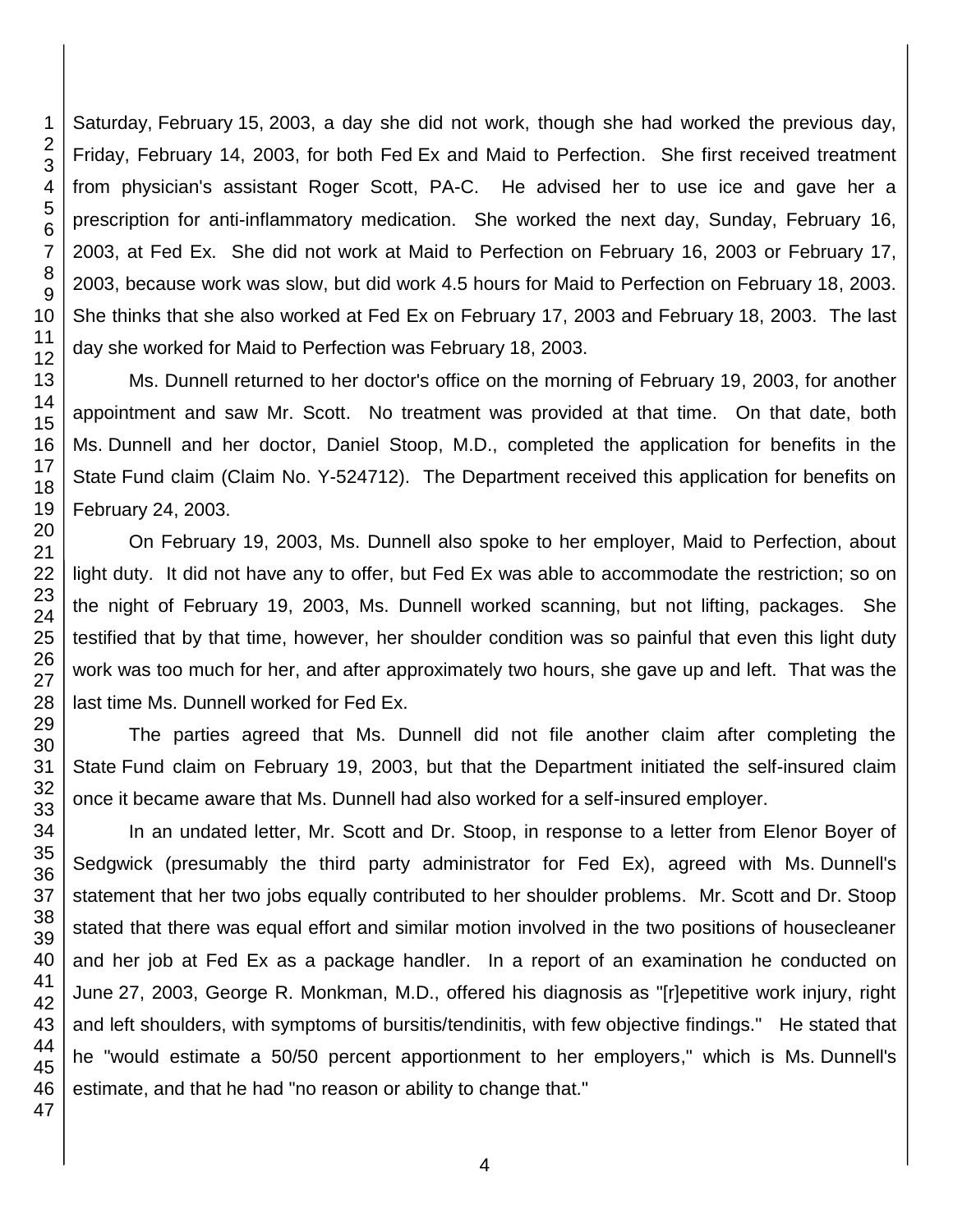In his report to Ms. Boyer concerning his August 29, 2003 examination of Ms. Dunnell, Carl F. Brunjes, M.D., made the following diagnosis:

> Bilateral subacromial bursitis/tendonitis ongoing symptoms, on a more-probable-than-not basis, related to her two work jobs (Maid to Perfection as a housecleaner and Federal Express with the work involving weighing and unloading and packing packages of various weights).

Dr. Brunjes further stated that he "agree[d] with Dr. Monkman that from the patient's history, it would seem that equal apportionment of responsibility for the work stresses exists in this particular patient's case."

These appeals present the issue of the application of the "last injurious exposure" rule, as described in Weyerhaeuser Company v. Tri, 117 Wn.2d 128 (1991), and WAC 296-14-350.<sup>2</sup> Our Supreme Court, in *Weyerhaeuser*, adopted the "last injurious exposure" rule to determine liability among successive insurers in occupational disease claims. Under this rule, the insurer on the risk during the most recent exposure that was a cause of the claimed disability was held to be solely responsible for the costs of the claim. In so holding, the court approved the Board's longstanding application of the "last injurious exposure rule." *See In re Delbert Monroe*, BIIA Dec., 49,698 (1978). In *Weyerhaeuser*, the court's statement was simply that responsibility would be assigned to the insurer at risk "during the last exposure which bears a causal relationship to the disease." Wn.2d at 136. The Department, in its rule, has adopted a similar but slightly more detailed statement of the rule, assigning liability for an occupational disease claim to the insurer on the risk "at the time of the last injurious exposure to the injurious substance or hazard of disease during employment within the coverage of Title 51 RCW which gave rise to the claim for compensation." WAC 296-14-350(1). The rule protects workers from the risk of filing a claim against the wrong employer or having to involve multiple employers. It also is easier, administratively and otherwise, to assign such a claim to a single employer.

We note that the last injurious exposure rule was designed with **successive** employments in mind, rather than **concurrent** employments, as is the case here.

Other jurisdictions which adhere to the last injurious exposure rule have carved out certain exceptions. In *Department of Labor and Industries v. Fankhauser*, 121 Wn.2d 304 (1993), the

 At the conclusion of the hearing, it was noted that while all of the doctors agreed with a 50/50 apportionment of responsibility, apportionment really was not the issue addressed in this case, but rather which employment was the last employment giving rise to the claim for compensation.

l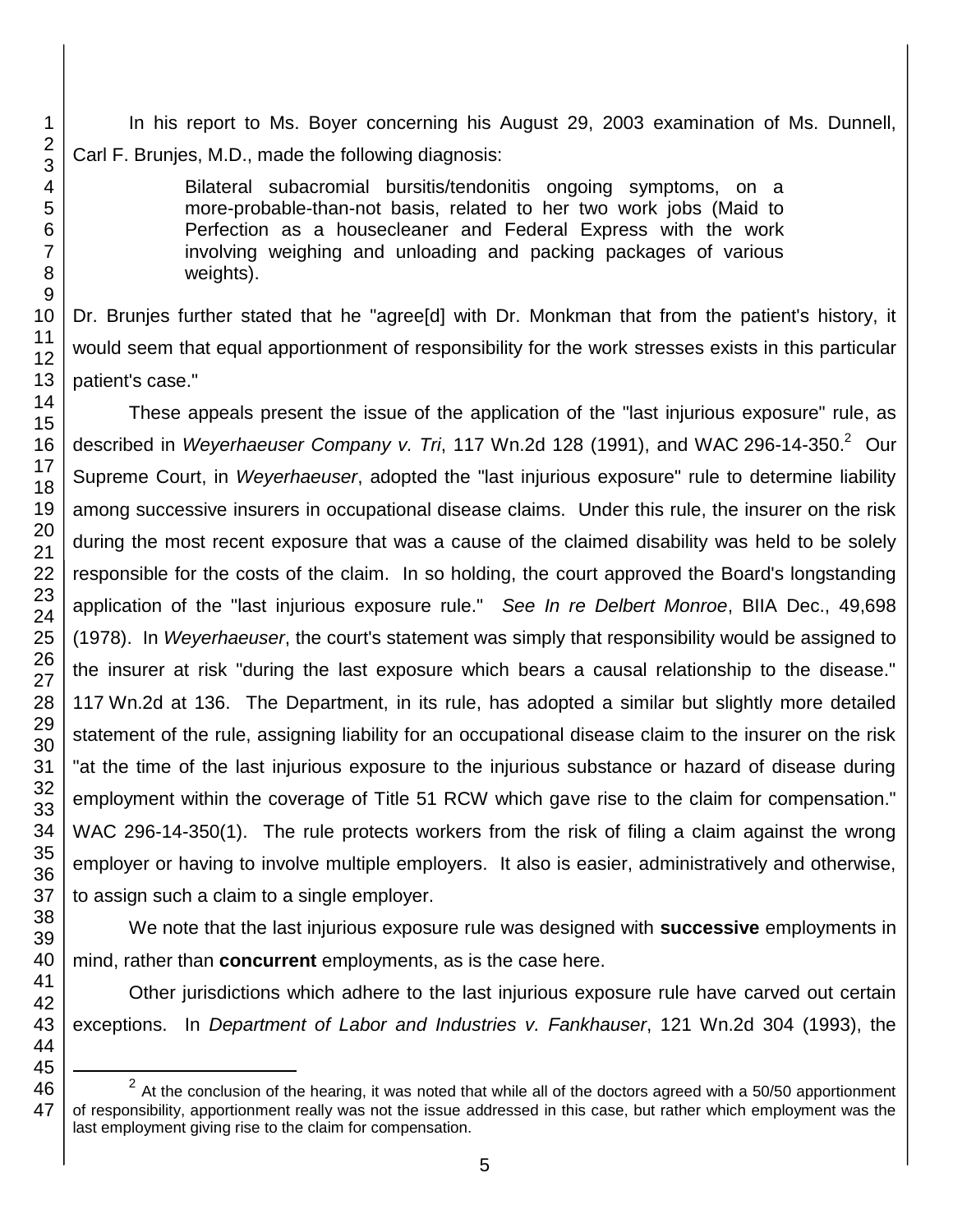Supreme Court, in a footnote, observed that some states have exceptions to the last injurious exposure rule, one of which applies when the employment is concurrent. *Fankhauser*, at 310, FN 2. The specific example offered was the Oregon case of *Colwell v. Trotman*, 615 P.2d 1094 (1980). In *Colwell,* the worker had been employed as a dental hygienist with two dentists, one on Tuesdays and the other on Wednesdays, Thursdays, and Fridays. She had successfully filed an occupational disease claim against, and received benefits from, her "Wednesday, Thursday, and Friday" employer. She thereafter filed a claim against, and sought benefits from, her "Tuesday" employer. The Oregon Court of Appeals concluded that the last injurious exposure rule, previously adopted in Oregon, would not apply under those circumstances, and allowed the worker to pursue her second claim as well. The court noted, but did not decide, the issue of possible duplication of benefits.

*Riverboat Hotel Casino v. Harold's Club*, 113 Nev. 1025; 944 P.2d 819; 1997 Nev. LEXIS 99, more to the point, also involved a "concurrent" employment exception to the last injurious exposure rule, but in the context of litigation between two insurers. The worker in that case was, concurrently, a full-time blackjack dealer with one employer, and a part-time blackjack dealer with the other. She had filed claims for tendonitis. Following Oregon's lead in *Colwell*, the court in *Riverboat Hotel Casino* also determined that the last injurious exposure rule should not apply under the circumstances. It directed that responsibility for the claim be allocated between the two insurers on the basis of each employer's responsibility for wages at the time of injury.

In the case before us, it is the Department's contention that Fed Ex should be solely responsible for the costs of Ms. Dunnell's claim because her last few hours of employment were with Fed Ex on the evening of February 19, 2003, when she attempted light duty work, and she had last worked for Maid to Perfection the day before, on February 18, 2003. Fed Ex, on the other hand, argues that since it is clear Ms. Dunnell's occupational disease arose naturally and proximately from distinctive conditions of employment with both employers, and the employment with these employers was concurrent, the last injurious exposure rule should not apply. Fed Ex asks that a "concurrent employment" exception to the last injurious exposure rule be applied and that the costs of Ms. Dunnell's occupational disease claim be shared between Fed Ex and the State Fund.

The medical experts presented in this case are unable to identify a "last injurious exposure." Instead, they offer a consensus that responsibility should be apportioned equally. The parties agree that no additional medical evidence will answer the question in terms of the "last injurious

47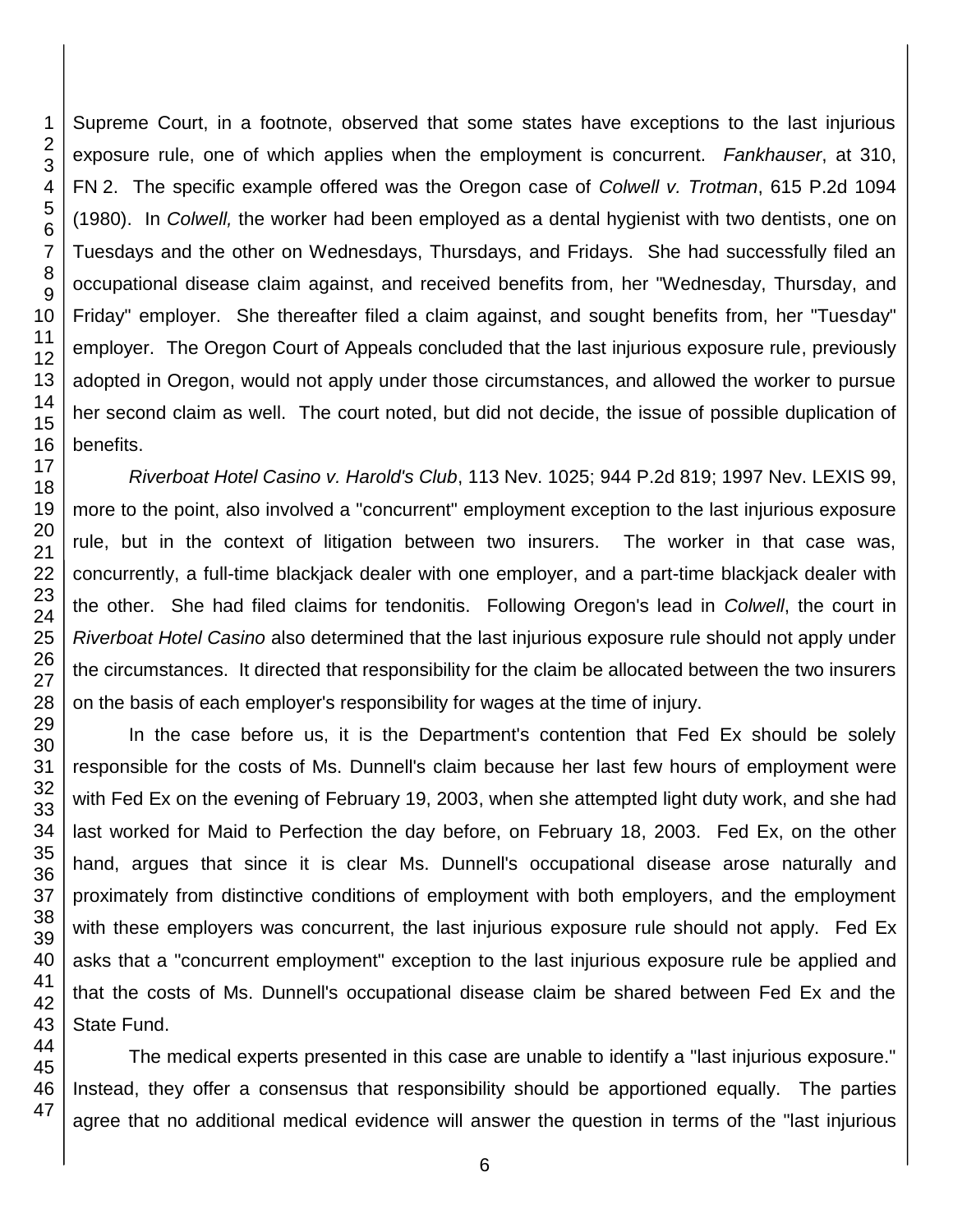exposure." It is clear that we cannot meaningfully, or with medical support, apply the last injurious exposure rule here. Therefore, bearing in mind that the purpose of the last injurious exposure rule includes protection of the worker from entanglements inherent in multiple claims, and employers from potentially complex related problems, we adopt the "concurrent employment" exception in the circumstances of this case. This will require apportioning responsibility for Ms. Dunnell's claim between Maid to Perfection and Fed Ex.

Accordingly, Fed Ex's Motion for Summary Judgment is granted, the Department's Motion for Summary Judgment is denied, and the orders of the Department dated July 18, 2003 and April 7, 2004, are reversed, and these claims are remanded to the Department with direction to allow the claim assigned Claim No. Y-524712; determine whether that claim should be consolidated with Claim No. W-793366 for claims administration purposes or administered separately; determine a fair and reasonable allocation of the costs associated with Ms. Dunnell's claim for occupational disease, and if and to the extent indicated, provide for reimbursement between the Department and Federal Express for claim costs paid; and take such other and further action as may be indicated by the law and the facts.

## **FINDINGS OF FACT**

1. **Docket No. 03 18764:** On February 24, 2003, the claimant, Amy J. Dunnell, filed an application for benefits with the Department of Labor and Industries, in which she alleged that she had developed an occupational disease that became manifest on February 10, 2003, while in the course of her employment. This claim, assigned Claim No. Y-524712, was filed with the Washington State Fund, and the interested employer, as determined by the Department, was Maid to Perfection. By an order dated April 3, 2003, the Department paid provisional time loss compensation to the claimant for the period February 20, 2003 through April 2, 2003. On May 20, 2003, the Department issued an order in which it established an overpayment of time loss compensation in the amount of \$1,332.66, assessed for the period February 20, 2003 through April 2, 2003, because: the claim is rejected for some reason other than those listed for automated rejection orders; the claim has been rejected; and this claim has been rejected because the employer is self-insured and the claim has been erroneously submitted on a State Fund report of accident. On June 13, 2003, the claimant protested and requested reconsideration of the order dated May 20, 2003. On July 18, 2003, the Department issued an order in which it affirmed the order dated May 20, 2003.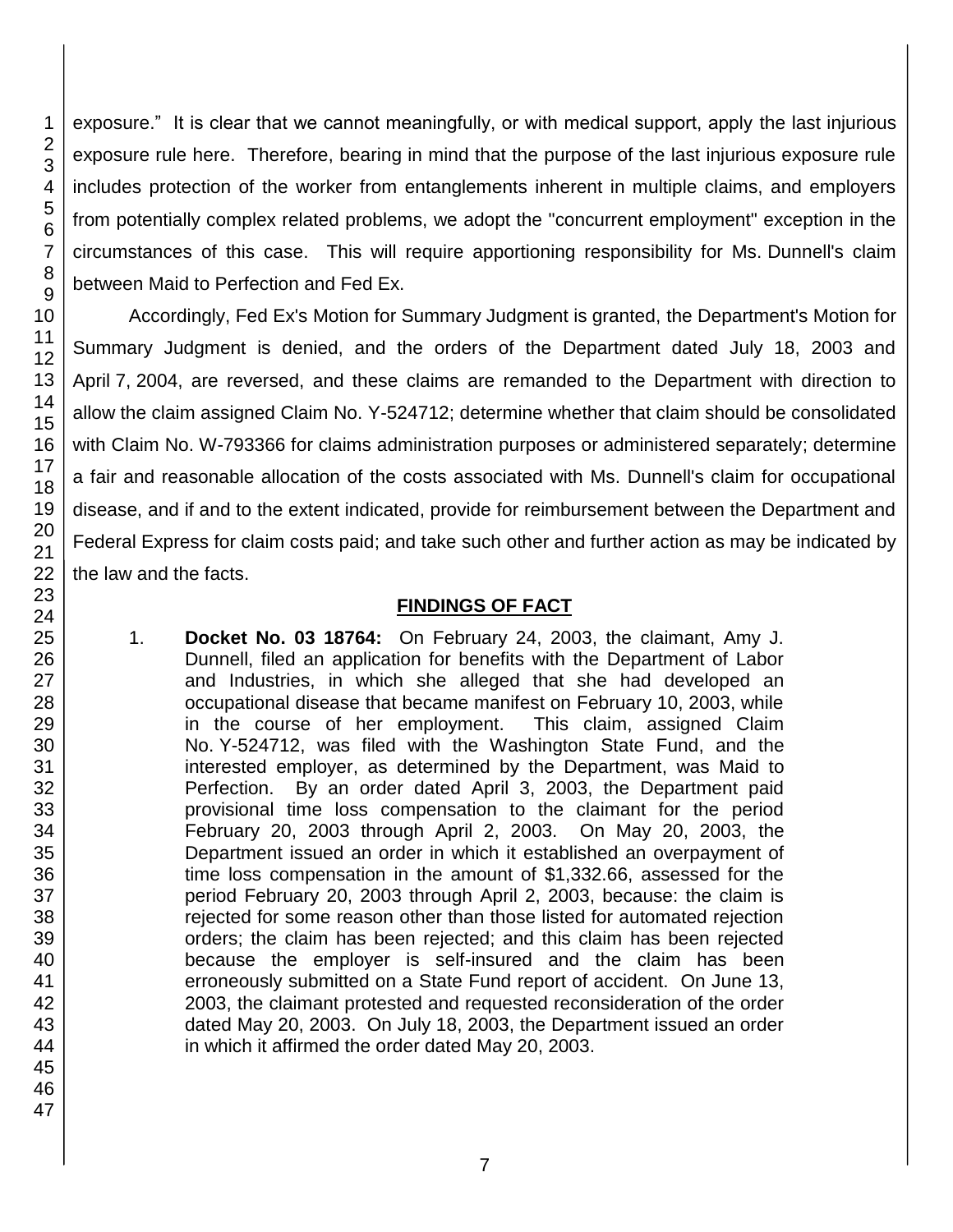On August 14, 2003, the Board of Industrial Insurance Appeals received a Notice of Appeal, filed by the claimant, from the Department order dated July 18, 2003. The appeal was assigned Docket No. 03 18764. On September 12, 2003, the Board issued an order in which it granted the appeal and directed that proceedings be held with respect to the issues raised by the Notice of Appeal.

**Docket No. 04 15899:** On May 8, 2003, an application for benefits was filed on behalf of the claimant, Amy J. Dunnell, with the Department of Labor and Industries, alleging that she had developed an occupational disease that became manifest on February 15, 2003, while in the course of her employment. This claim, assigned Claim No. W-793366, was filed with the Department's self-insurance section, and the interested self-insured employer, as determined by the Department, was Federal Express Corporation. On May 13, 2003, the Department issued an order in which it determined that the worker had sustained an injury or occupational disease while in the course of her employment with a self-insured employer; allowed the claim; and directed that the self-insured employer pay all medical and time loss benefits as may be indicated in accordance with the industrial insurance laws. On August 13, 2003, the Department issued an order in which it corrected the order dated May 13, 2003; allowed the claim for the occupational disease on February 15, 2003; and directed the self-insured employer to pay all medical and time loss benefits as may be indicated in accordance with the industrial insurance laws.

On March 26, 2004, the Department issued an order in which it determined that at the time of injury the claimant had more than one paying job; determined that the claimant's gross monthly wage from all employment was \$1,650.96; determined that the claimant was single with **no** dependents; and directed the self-insured employer to recalculate and repay time loss compensation based on this monthly wage. On April 2, 2004, the claimant protested and requested reconsideration of the order dated March 26, 2004.

On April 5, 2004, the Board of Industrial Insurance Appeals received a Notice of Appeal, filed on behalf of the self-insured employer, from the Department order dated March 26, 2004. The appeal was assigned Docket No. 04 13896. On April 21, 2004, the Board issued an order in which it granted the appeal and directed that proceedings be held with respect to the issues raised by the Notice of Appeal. However, on April 7, 2004, the Department issued a further order in which it corrected the order dated March 26, 2004; determined that at the time of injury the claimant had more than one paying job; determined that the claimant's gross monthly wage from all employment was \$1,650.96; determined that the claimant was single with **one** dependent; and directed the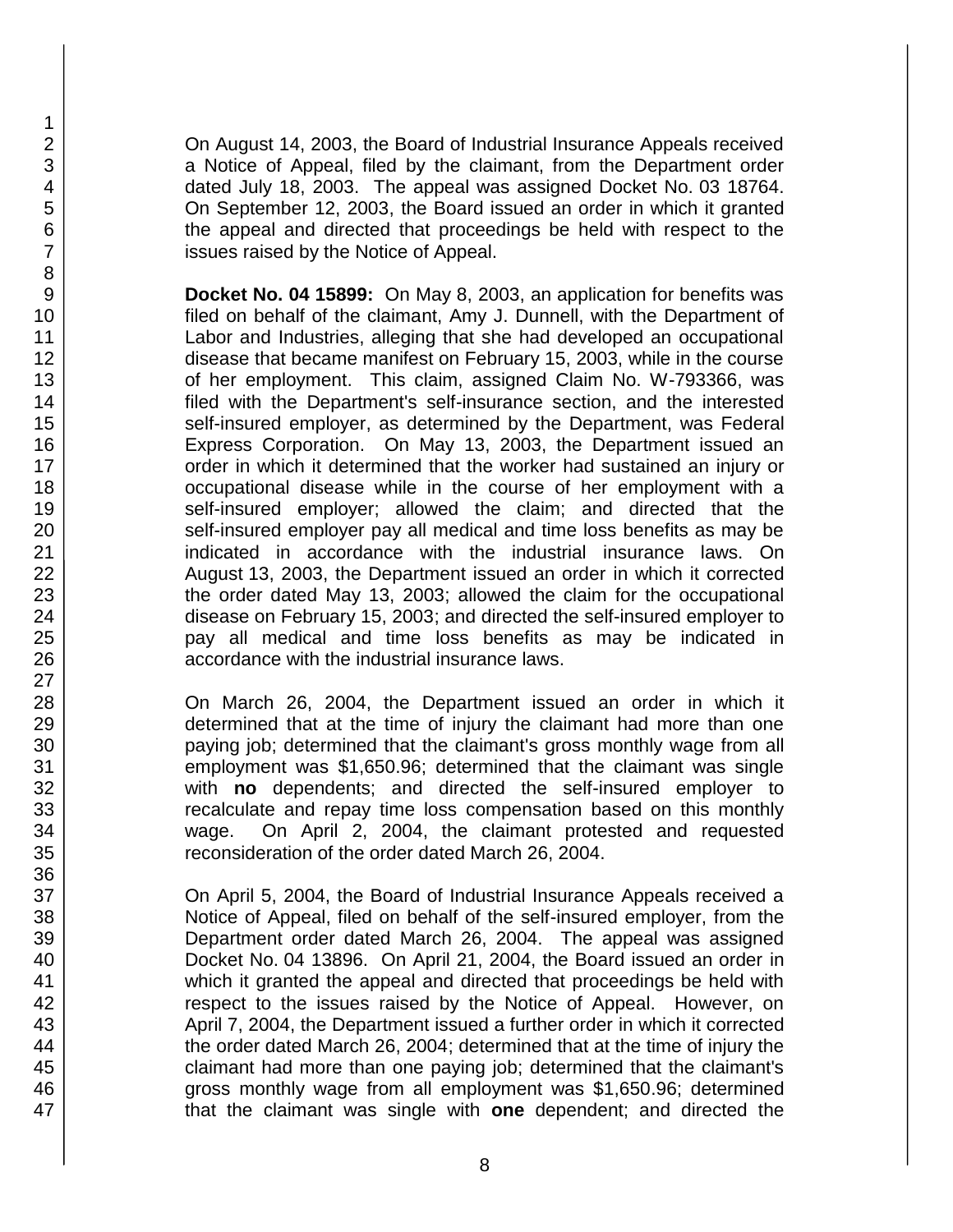self-insured employer to recalculate and repay time loss compensation based on this monthly wage.

On May 24, 2004, the Board of Industrial Insurance Appeals received a further Notice of Appeal, filed on behalf of the self-insured employer, from the Department order dated April 7, 2004. The appeal was assigned Docket No. 04 15899. On June 2, 2004, the Board issued an order in which it granted the appeal and directed that proceedings be held with respect to the issues raised by the Notice of Appeal. On June 15, 2004, the Board issued an order in which it dismissed the appeal assigned Docket No. 04 13896, for the reason that the order dated March 26, 2004, was not a final order of the Department, but without prejudice to the right of the self-insured employer to pursue its appeal of the later order dated April 7, 2004 (assigned Docket No. 04 15899).

- 2. In January 2003, the claimant, Amy J. Dunnell, developed a condition later diagnosed as bursitis/tendonitis involving both shoulders. This condition arose naturally and proximately as a result of the distinctive conditions of her concurrent employment as a housecleaner with Maid to Perfection and as a package handler with Federal Express from August 2002 to February 19, 2003. During that period, Ms. Dunnell had worked for Maid to Perfection an average of three to four hours per day, four to five days per week. During that period, Ms. Dunnell had also worked for Federal Express two to three hours per day, six days per week.
- 3. Ms. Dunnell's occupational disease became symptomatic in late January 2003. She first sought treatment for the disease on February 15, 2003. She and her doctor completed an application for industrial insurance benefits for this disease on the morning of February 19, 2003. Ms. Dunnell last worked for Maid to Perfection on February 18, 2003. She did not work for Maid to Perfection on February 19, 2003, because Maid to Perfection could not accommodate a light duty work restriction placed upon her by her doctor on February 19, 2003. Federal Express did attempt to accommodate the light duty restriction, and Ms. Dunnell did perform light duty work for Federal Express for a short time on the evening of February 19, 2003. Ms. Dunnell has not worked since February 19, 2003.
- 4. There are no genuine issues as to any fact material to the issues raised by these appeals.

### **CONCLUSIONS OF LAW**

1. The Board of Industrial Insurance Appeals has jurisdiction over the parties to and the subject matter of these appeals, which were filed within the time allowed by RCW 51.52.060, which raise no material issue of fact, and which can be decided as a matter of law.